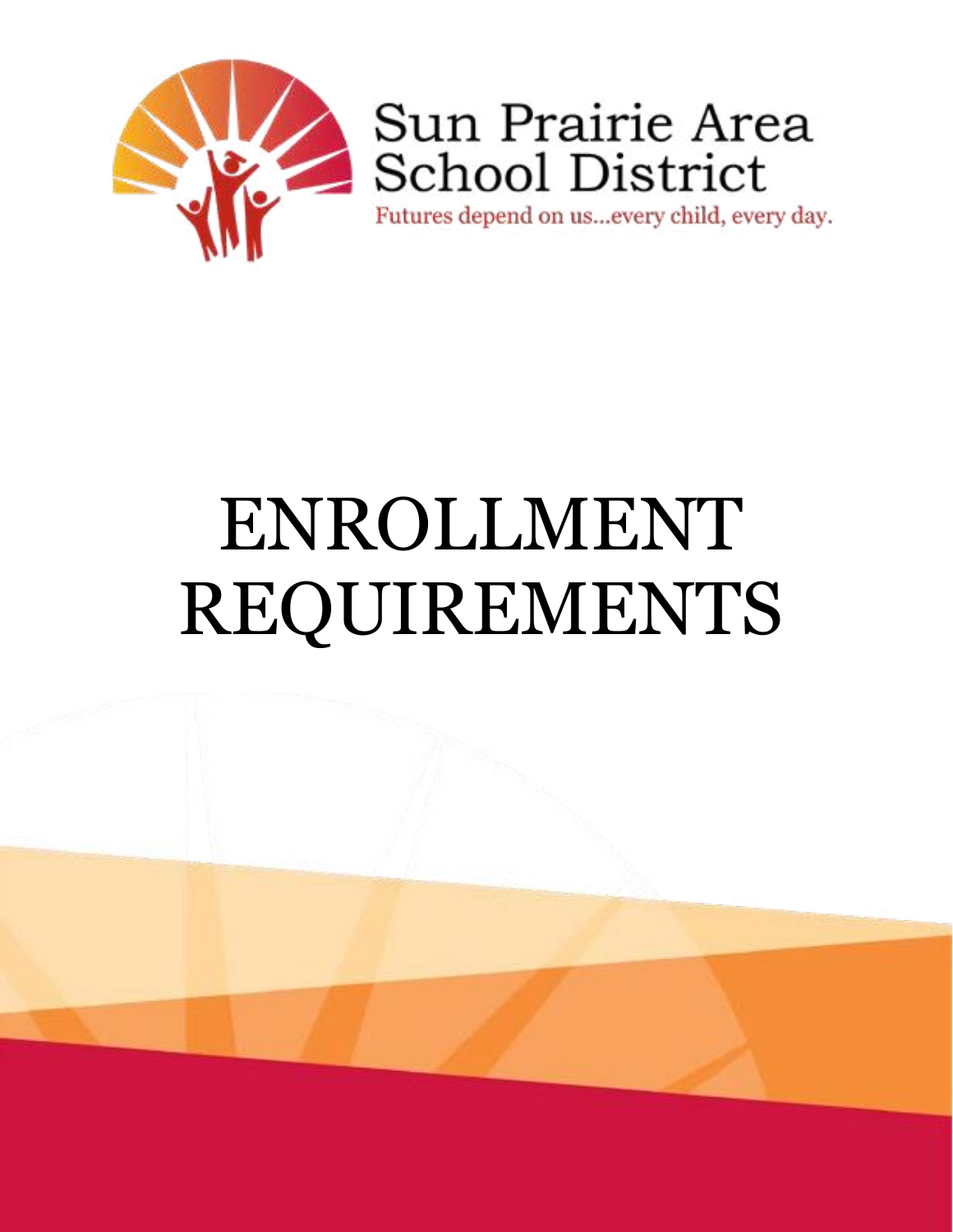The following items are needed to enroll online. Once you have started the enrollment process, you cannot exit without total completion.

## **1. Proof of Sun Prairie Residency\* (one of the following):**

- Lease Agreement with current address, names of people residing at the address, effective date and all parties' signatures.
- Current Utility Bill (within 45 days); gas, electric, cable, or city/village water with name and current address.
- Home Purchase Agreement or Offer to Purchase with the name of buyer and seller, and current address.
- For rental agreements that are not with an established rental organization (i.e. a private party), a second form of proof of residency verified by a third-party business is required (i.e. utility statement, renter's insurance).

We are not able to accept cell phone contracts, driver's license, or financial documents.

You can submit documentation in one of the following ways:

- Upload during the online enrollment process
- Mail or deliver to: Enrollment Registrar, 501 S. Bird Street, Sun Prairie, WI 53590
- Photographed and [emailed](mailto:enroll@sunprairieschools.org)

### **2. Proof of Child's Age (one of the following):**

- Birth Certificate (to request a birth certificate, please go to: [https://www.wrdaonline.org](https://www.wrdaonline.org/) or call Wisconsin Department of Health Services at 608-266-1371)
- Current Passport
- Immunization Record

### **3. Immunization Record (if available):**

You can acquire an electronic copy of an immunization record from your medical clinic or the Wisconsin Immunization Registry at: <https://www.dhs.wisconsin.gov/immunization/wir.htm>

### **4. Contact Information:**

- Household Information address and phone numbers
- Parent/Guardian Information work and cell phone numbers, and email addresses
- Student Information health, medication information
- Emergency Contact Information names and phone numbers